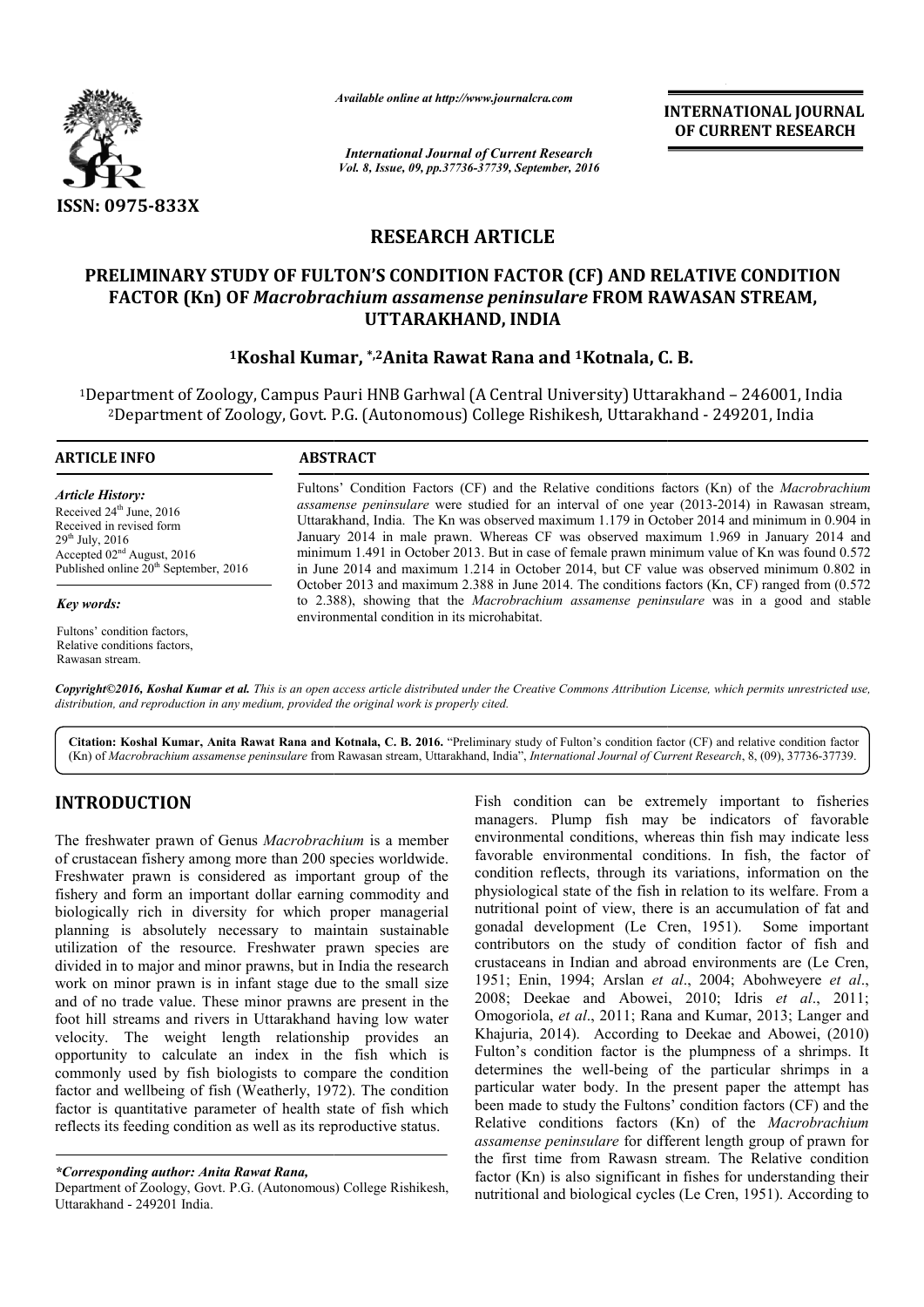Swingle and Shell, (1971) "Kn" has its greatest application in studies involving fish population in lentic waters.

# MATERIALS AND METHODS

Rawasan stream is located at  $29^055'33.82''N$  and  $78^{\circ}26'42.41''$ E having elevation 2835 feet and eye altitude 20306 feet in Pauri district of Uttarakhand, India. The collection of prawn specimens from the said stream was done in the interval of one year from 2013-2014. The collection was made an monthly basis and the analysis was done in male and female prawns followed by the morphometric measurement by using Digital Vernier Caliper to nearest 0.1 mm and then weight were taken by using table top digital balance to the nearest 0.01gm measurements.

### Fulton's Condition Factor (CF)

The condition factor of the prawns was estimated by Fulton's condition factor (CF) proposed by Fulton in 1904. It assumes that the standard weight of a fish is proportional to the cube of its length. Pauly, (1984); Wootton, (1992) have calculated CF by using mean of total length and weight of shrimp. The equation is as follows.

$$
C F = \frac{\overline{W} \times 100}{TL^3}
$$

Whereas " $\hat{W}$ " is the whole body wet weight in grams and "TL" is the total length in centimeters, the factor 100 is used to bring CF close to a value of one

### Relative condition Factor (Kn)

The relative condition factor 'Kn' has been calculated by Le Cren, (1951) formula. This "Kn" value is used to compare conditions between species and within their size classes (Omogoriola *et al*., 2011).

Relative condition factor  $(Kn) = \frac{w}{w}$ 

Where,

 $Kn =$  relative condition factor  $W' =$  Weight of prawn in grams (Observed weight) W= calculated weight W' is calculated as,  $W = aL<sup>b</sup>$ 

Where,

W' is weight of prawn; L is length of prawn; 'a' is intercept and 'b' is slope.

For practical purpose this relationship was expressed in logarithmic form as:

 $W' = Log W = Log a + b Log L$ 

The difference between CF and Kn is that the former measures the deviation of an individual from a hypothetical Prawn weight, while the latter measures the deviation of an individual from average weight from length.

All the statistical analysis were performed using Microsoft Excel 2010.

## RESULTS

The Fulton's condition factor (CF) and relative condition factor (Kn) of *Macrobrachium assamense peninsulare* have been recorded from Rawasan stream on monthly basis, shown in Fig. 1 and 2 and descriptive statistical data in Table 1. The month wise relative condition factor calculated in male prawn was found to be 0.904 to 1.179 and Fulton's condition factors ranged from 1.491 to 1.969. But in case of female prawn the relative condition factor ranged from 0.572 to 1.214 and Fulton's condition factor ranged from 0.802 to 2.388 respectively.

The CF and Kn values showed similar trend in different months in both sexes



Fig. 1. Monthly variation of CF and Kn in Male *Macrobrachium assamense peninsulare*



Fig. 2. Monthly variation of CF and Kn in Female *Macrobrachium assamense peninsulare*

The CF and Kn values showed similar trend both sexes in different months. CF is higher throughout the year than the Kn which is minimum throughout the year. It means the increase in length of the prawn don't show any effect on the weight. In male prawn minimum Kn value was recorded 0.904 in January 2014 and maximum 1.179 in October 2013. Where as CF was minimum value 1.491 in October 2013 and 1.969 in January 2014. But in case of female prawn the Kn was found maximum 1.214 in October 2013 and minimum in 0.572 in June 2014 and vice versa in case of Fulton's condition factors 0.802 in October 2013 and 2.388 in June 2014 respectively.

### DISCUSSION

The condition factors value (CF, Kn) show variation during the study period in between the male and female prawn and maximum value was observed in female than male throughout the year. It is due to higher weight of the female and presence of berried female.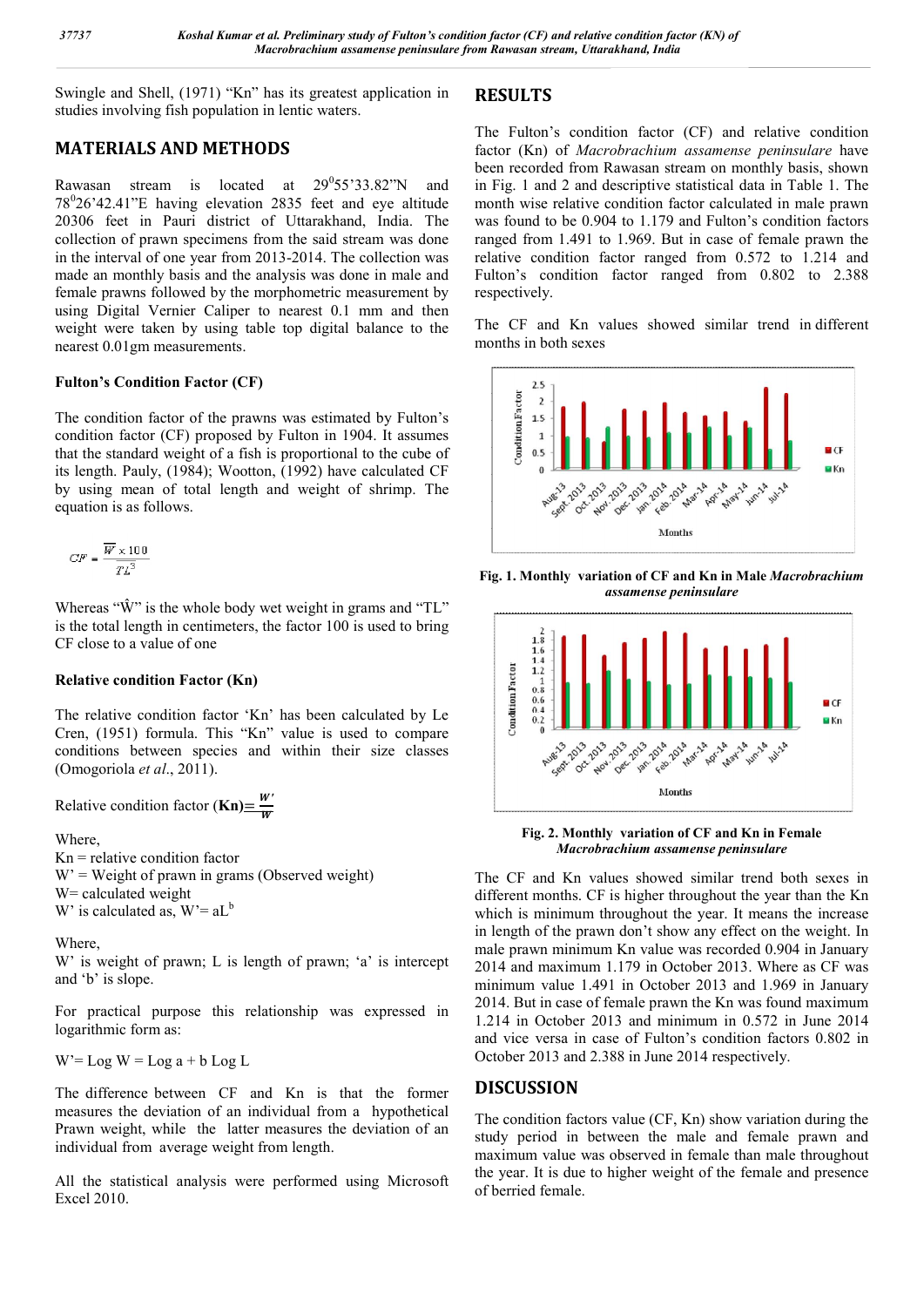| Months           | Male Prawn $(5)$      |                                 |                                |                                         | Female Prawn $(2)$                      |                       |                               |                         |                                         |                                      |
|------------------|-----------------------|---------------------------------|--------------------------------|-----------------------------------------|-----------------------------------------|-----------------------|-------------------------------|-------------------------|-----------------------------------------|--------------------------------------|
|                  | No.<br>of<br>specimen | $Mean \pm SD$<br>Length<br>(mm) | $Mean \pm SD$<br>Weight<br>(9) | Fulton's<br>condition<br>factor<br>(CF) | Relative<br>condition<br>factor<br>(Kn) | No.<br>of<br>specimen | $Mean + SD$<br>Length<br>(mm) | Mean#SD<br>Weight $(g)$ | Fulton's<br>condition<br>factor<br>(CF) | Relative<br>condition<br>factor (Kn) |
| August 2013      | 3                     | 40.9±9.67                       | 1.28±0.98                      | 1.875727                                | 0.9447                                  | 7                     | $40.07 + 3.72$                | $1.21 \pm 0.32$         | 1.808037                                | 0.939769                             |
| September 2013   | 13                    | 46.08±5.86                      | 1.86±0.76                      | 1.905284                                | 0.9316                                  | 14                    | $39.75 \pm 3.66$              | $1.22 \pm 0.42$         | 1.944718                                | 0.905088                             |
| October 2013     | 4                     | $47.32 \pm 4.6$                 | $1.58 \pm 0.34$                | 1.490683                                | 1.1789                                  | 6                     | 46.67±5.75                    | $1.17 + 0.55$           | 0.801749                                | 1.214489                             |
| November 2013    | 10                    | $47.47 + 9.21$                  | $1.86 \pm 1.03$                | 1.738822                                | 1.0093                                  | $\overline{8}$        | $41.12 \pm 8.25$              | $1.20 \pm 0.64$         | 1.737876                                | 0.956898                             |
| December 2013    | 8                     | $46.62 + 9.39$                  | $1.84 \pm 1.08$                | 1.823987                                | 0.9692                                  | 13                    | 42.96±6.36                    | $1.33 \pm 0.56$         | 1.686036                                | 0.91626                              |
| January 2014     | 8                     | $45.63 \pm 14.75$               | $1.87 \pm 1.62$                | 1.968942                                | 0.9040                                  | 5                     | $36.3{\pm}0.95$               | $0.92 \pm 0.80$         | 1.927574                                | 1.059826                             |
| February 2014    | 10                    | $42 + 1077$                     | $1.43 \pm 1.16$                | 1.939585                                | 0.9212                                  | $\overline{7}$        | $40.21 \pm 6.30$              | $1.07 + 0.47$           | 1.645291                                | 1.049319                             |
| March 2014       | 8                     | $41.68 + 9.30$                  | $1.17 \pm 0.70$                | 1.627062                                | 1.0961                                  | 12                    | 38.16±6.29                    | $0.86 + 0.48$           | 1.551338                                | 1.213449                             |
| April 2014       | 14                    | 42.60±6.92                      | 1.29±0.76                      | 1.673335                                | 1.0702                                  | 8                     | $41.87 + 4.41$                | $1.22 \pm 0.49$         | 1.66829                                 | 0.96698                              |
| May 2014         | 8                     | $38.81 \pm 7.08$                | $0.98 + 0.40$                  | 1.614143                                | 1.0608                                  | 9                     | $36.72 \pm 8.24$              | $0.86 + 0.59$           | 1.377484                                | 1.198069                             |
| <b>June 2014</b> | 8                     | $47.43 \pm 7.40$                | $1.81 \pm 0.77$                | 1.696731                                | 1.0346                                  | 3                     | $46.16 \pm 3.61$              | $2.35 \pm 0.38$         | 2.388264                                | 0.572                                |
| <b>July 2014</b> | 8                     | $47.12 \pm 4.18$                | $1.93 \pm 0.57$                | 1.845374                                | 0.9540                                  | 10                    | $39.15 \pm 4.07$              | $131 + 051$             | 2.183112                                | 0.826855                             |

Table 1. Monthly variation in Fulton's condition factor (CF) and Relative condition factor (Kn) of *Macrobrachium assamense peninsulare*  in Rawasan stream in Uttarakhand India

The mean values of relative condition factor (Kn (Kn) calculated for both sexes indicated that females were in better condition than males. Similar results were observed in *M. malcolmsonii*in Ganges River, Bangladesh by Hossain, *et al*. (2012). Relative Condition factor (Kn) range that was obtained in this study varied slightly with the results from other studies (Abowei, 2010, Nwadiaro and Okorie, 1985). The value of Kn obtained showed that *Macrobrachiumassamense peninsulare* were in a good condition in its habitat which may be due to less pollution in the water bodies and low anthropogenic pressure, but need to maintain and conserve their habitat. From the calculated mean value of CF it is clear that CF increases with increase in length Rawasan stream prawn increase more than their weight. The CF was recorded low in October means the young animal are available more as compared to the rest of the months in both the sexes. It shows that the value of CF is dependent on physiological factors like maturity, spawning and other environmental factors. Moreover, several other studies have also reported sex specific differences in CF with females showing better condition than males of the same population (Deekae and Abowei, 2010). These sex specific differences are attributed to reproductive seasons and/or the presence of ovigerous females (Hossain *et al*., 2012). According to Wootton, (1998) the value of Condition factor varies when the average weight of fish does not increase in direct proportion to the cube law of its length, but increases with increasing length. This study is the first report and is a basic information on the condition factors of *Macrobrachium assamense* the condition factors of *Macrobrachium assamense peninsulare* from Rawasan stream and goes a long way for providing the much needed information for the management and assessment of prawn in their microhabitat. ood condition in its habitat which may<br>tion in the water bodies and low<br>, but need to maintain and conserve<br>calculated mean value of CF it is clear<br>increase in length and length of the mean values of relative condition factor (Kh) calculated Director of H.N.B Garhwal condition than males. Similar results were on better providing necessary laboratorition than males. Similar results were observed in Kumar

#### Acknowledgement

Author's are very thankful to the Head, Prof. A.K Dobriyal, Department of Zoology & Biotechnology and Campus

providing necessary laboratory facilities. First Author Koshal providing necessary laboratory facilities. First Author Koshal Kumar also gratefully acknowledges to UGC, New Delhi for providing National fellowship for Higher Education for conducting this research work. Director of H.N.B Garhwal University, Campus Pauri for

#### **REFERENCES**

- Abohweyere, P.O. and A.B. Williams, 2008. Length weight relationship and condition factor of *Macrobrachium* weight relationship and condition factor of Macrobrachium *macrobrachion* in the Lagos Lagos-lekkiLagoom system, Nigeria. *Res. J. Biol. Sci.*, 3 (11) 1333 1333-1336.
- Abowei, J. F. N. 2010. The condition factor, length weight relationship and abundance of *IllishAfricana* (Block, 1795) from Nkoro River Niger Delta Nigeria. Nigeria.*Adv. J. Food sci. Techonl*., 2(1) 6-11.
- Arslan, M. A. Yildirim and S. Bektas, 200). Length weight relationship of brown Trout (Salmotrutte L.), inhabiting Kan stream, Coruh Basin, North Basin, North-Eastern Turkey. *Turk. J. Fish. Aquatic Sci*., 4: 45-18. Fish. Aquatic Sci., 4: 45-18.<br>Deekae, S.N and J.F.N Abowei, 2010. *Macrobrachium*
- *macrobrachion* (Herklots, 1851). 1851). Length-weight relationship and Fulton's condition factor in Luubara creek, Ogoni Land, Niger Delta, Nigeria. *Int. J. Anim. Veter. Adv*., 2(4):115-162.
- Enin, U.I. 1994. Length weight parameters and condition factor of two West Africa prawn. *Rec.Hydrobiol.Trop.*, 27(2): 121-127.
- Fulton, T.W. 1904. The rate of growth of fishes.22<sup>nd</sup>Annual *Report of the Fishery Board of of Scotland*, (3):141-241
- Hossain, M.Y., J. Ohtom, A. Jaman, J. Saleha, L.V.J.<br>Androbert, 2012. Life history traits of the monsoon river Androbert, 2012. Life history traits of the prawn *M. malcolmsonii* (Milne-Edwards, 1844) (Palaemonidae) in the Ganges (Padma) River, northwestern Bangladesh. J. Fresh. Ecol., 27:131-142. (Padma)
- Idris, M.H., M.A.M. Ali, J. Gayah, M.Z. Hassan, and A. Z. Abidin, 2011. Growth performances of freshwater prawn Abidin, 2011. Growth performances of freshwater